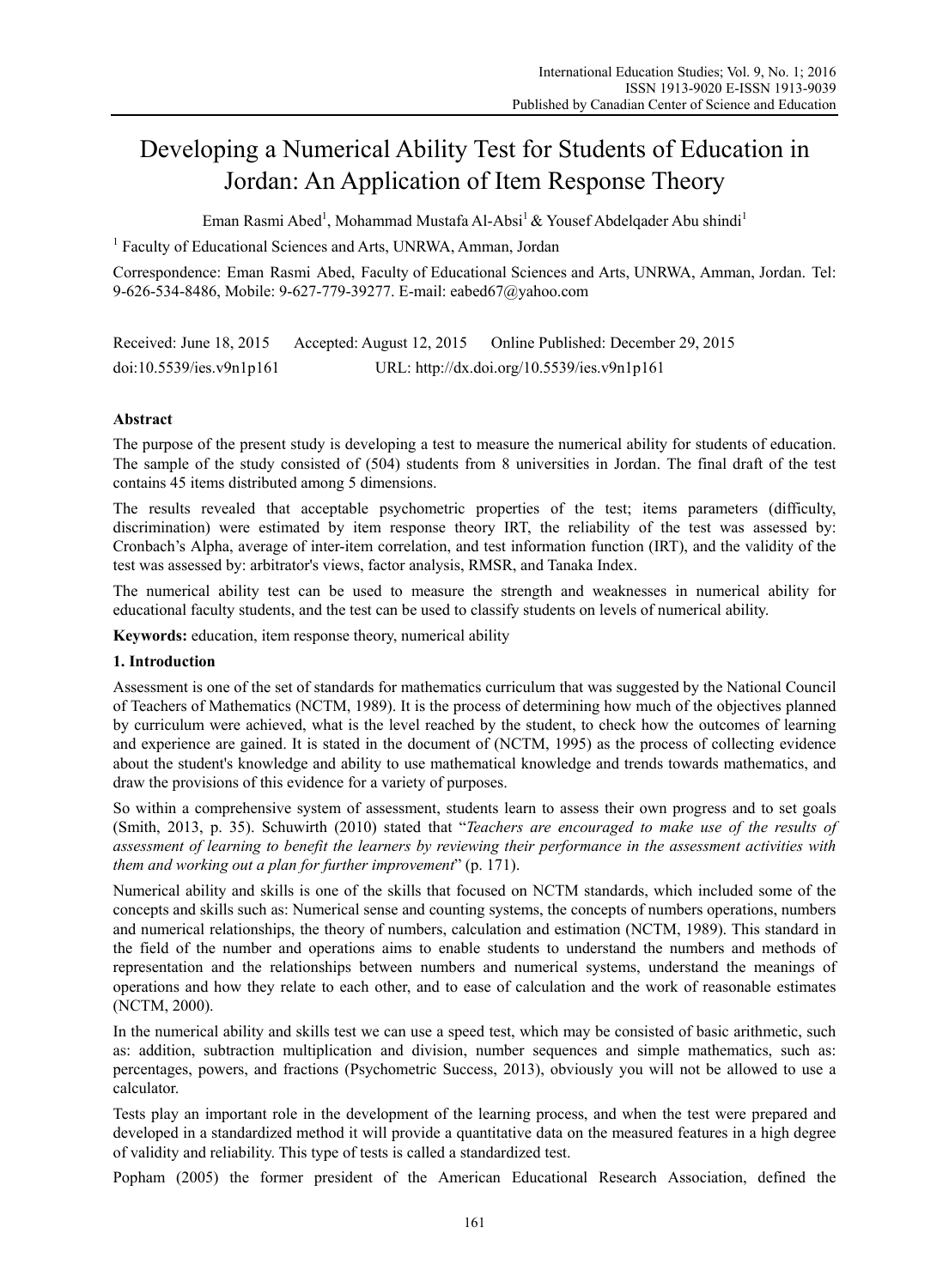standardized test as "any test that's administered, scored, and interpreted in a standard, predetermined manner". The tests often have multiple-choice questions that can be quickly graded by automated test scoring machines (Mitchell, 2006). Some tests also incorporate open-ended questions that require human grading, which is more expensive, though computer software is being developed to grade written work also (Jaschik, 2011).

Standardized testing in the United States of America ramped up in 2002 due to the adoption of the No Child Left behind Act (Evans, 2013). The act aimed to hold all public schools to a high standard of education, measured by their students' scores in statewide standardized tests. This type of assessment is important for students, teachers and schools; since the low scores can prevent a student from progressing to the next grade level or lead to teacher firings and school closures (Morin, 2011), while high scores ensure continued federal and local funding and are used to reward teachers and administrators with bonus payments.

Standardized tests have four basic functions in educational systems (Betz, Eickhoff, & Sullivan, 2013; Costas, 2014):

1) Selection: if you have many applicants with limited opportunities you can easily choose the best by depending on the test results.

2) Classification: the test results can be a good norm or standard for rating and classifying students to levels or disciplines.

3) Assessment: it is well known that students' assessment is an important feature for the development and improvement.

4) Diagnosis: the test results are important for the diagnosis of learning difficulties, by revealing weaknesses to find solutions. There are many commercial tests, but the factors that lead clinicians to select particular tests to use in clinical practice were unknown.

5) Re-application: standardized tests may be useful to other schools seeking to develop their own test.

The standardized tests have many technical characteristics, such as:

1) Validity: the valid test is the test that measures what it was placed accurately. 'Validity refers to the degree to which evidence and theory support the interpretations of test scores entailed by proposed uses of tests. The process of validation involves accumulating evidence to provide a sound scientific basis for the proposed score interpretations (AERA, APA, & NCME, 1999, p. 9).

2) Reliability: the reliable test is a test which gives almost the same results if it is applied to the same people in different time intervals. Reliability refers to the consistency of an instrument when the testing procedure is repeated on a population of individuals or groups (Cueto, Leon, Guerrero, & Munoz, 2009).

3) Objectivity: the objective test is a test that gives the same results no matter what assessors; it is not affected by values, or by persons (Higginson, 1992).

# *1.1 Literature Review*

Galli, Chiesi, and Primi (2008) conducted a study to develop a scale to measure the math ability that psychology students need to enroll introductory statistics courses inside their degree program. The Rasch model was applied to construct the instrument. The principal component analysis (PCA) of the residual showed a one-dimensional construct; the fit statistics revealed a good fit of each item to the model. The item difficulty measures were examined and the area of ability accurately assessed by the items was identified. The validity of the scale was assessed: the measures obtained by the scale correlated with attitude toward statistics and statistics anxiety (concurrent validity), and a relationship with statistics achievement was found (predictive validity).

Adedoyin and Mokobi (2013) conducted a study aims at providing the psychometric analysis of 2010 Botswana mathematics Junior Certificate paper 1 in determining the quality of the Junior Certificate mathematics multiple choice examination test items. The mathematics paper 1 consisted of forty (40) multiple choice test items which was constructed using the three year Junior Certificate mathematics curriculum. The population for the study was all the 36,940 students who sat for the Junior Certificate mathematics examination in 2010, out of which a sample of 10,000 was selected randomly by the use of SPSS computer software. The students' responses were analyzed using IRT (3PL) model to examine the psychometric parameter estimates of the forty test items which were: item difficulty, item discrimination, and the guessing value. The item characteristics curves were also generated for each test item that fitted the IRT (3PL) model. Twenty three (23) items fitted the 3PLM out of the forty (40) items, and were used in examining the psychometric qualities of the Junior Certificate mathematics test paper 1.The findings from this study indicated that out of the twenty three (23) items that fitted the IRT model, twelve (12) items were classified as poor test items, ten (10) items were classified as fairly good test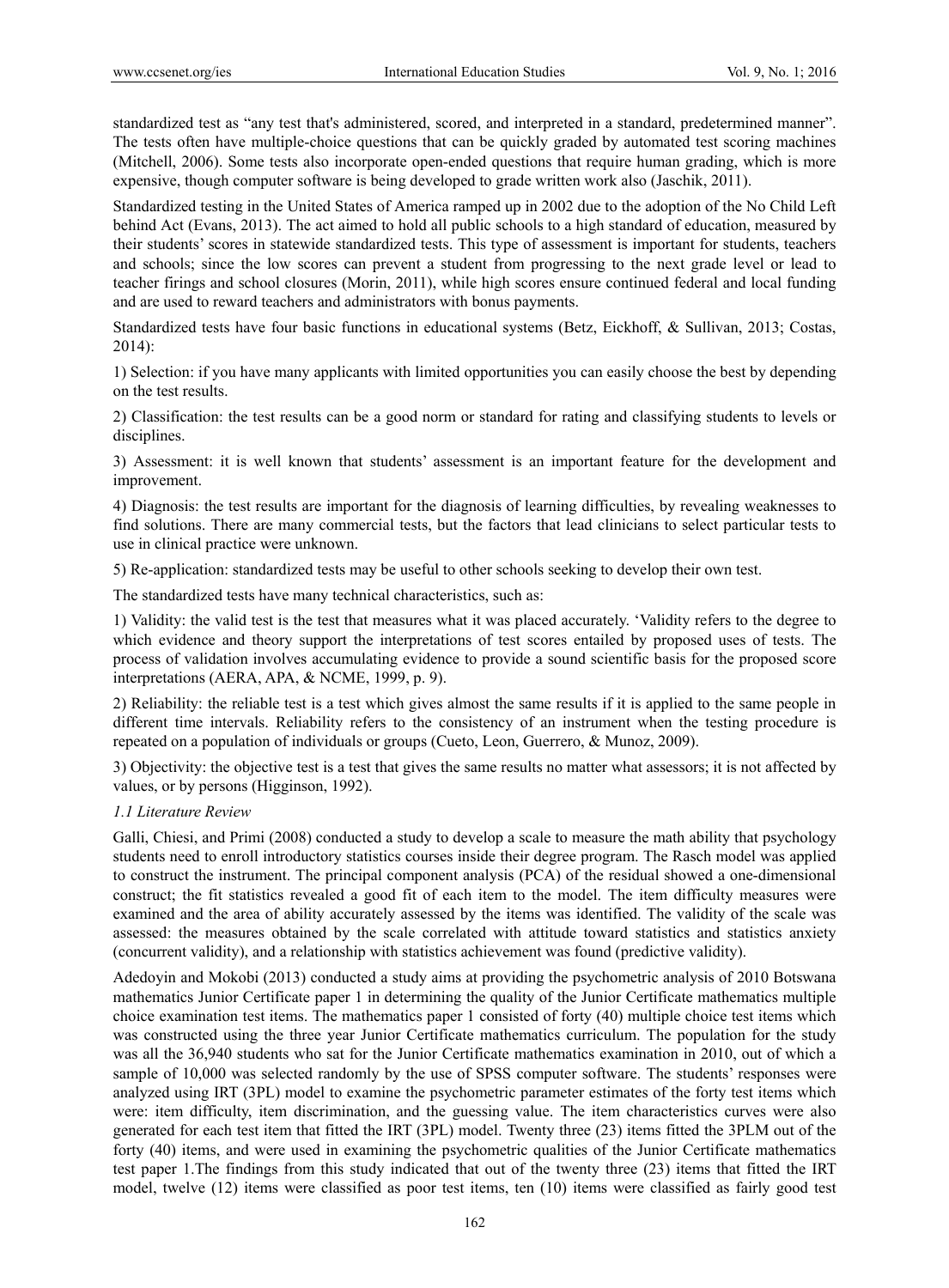items which could be revised or improved and one (1) item was considered to be good test item. It was therefore recommended that examination bodies should consider improving the quality of their test items by conducting IRT psychometric analysis for validation purposes.

Abed, Al-shayeb, and Abu Zeineh (2015) developed A Mathematical Thinking test for High Basic Stage Students in Jordan. They collected data from (1147) male and female 8th, 9th, and 10th during one scholastic year. Item analysis revealed an acceptable discrimination and difficulty indices. The final version of the test includes 27 items. The factor analysis identified three major factors: logical reasoning, induction and generalization, and model and symbolic. Acceptable values of internal consistency found. Results revealed significant differences on each sub-test due to the academic level variable, and no differences due to the student gender.

Jamhawy (2000) compared between classical test theory CTT and item response theory IRT in developing mathematics ability test for 1061 Jordanian students in grades 9. The final version of the test includes 39 items. Results showed that item statistics and examinees ability of the two procedures were comparable. 33 items were selected by CTT procedures, 20 items by rasch model, 35 by two-parameter model, and 38 by three- parameter model. And also results revealed that no statistical differences between thee reliability coefficient drives from CTT, two- parameter model, but there were between CTT and rasch model, and between CTT and three-parameter model. Also, results revealed that the two-parameter model was the most comparable model with CTT.

Galli, Chiesi, and Primi (2010) assessed mathematics competences in statistic course. The item response theory IRT was applied to construct a scale to measure the mathematical ability deemed necessary for psychology students to successfully complete introductory statistics courses. Factor analysis used to explore the test dimensionality. The second part of the research intended to establish whether the data fit the model chosen (RSL model). The dimensionality analysis indicates that the PMP refers a unidimensional construct. The item difficult measures showed that items contents are easy for the students, and the discriminative measures showed that items can discriminate students with different mathematical ability levels. The analysis of relationship between mathematical ability and achievement attests the Predictive validity of PMP.

In conclusion, having reviewed the above studies, we find that few researches related to construct general mathematics ability tests (Galli, Chiesi, & Primi, 2008; Adedoyin & Mokobi, 2013; Jamhawy, 2000; Galli, Chiesi, & Primi, 2010). Most of researches using Item response theory IRT in calibrating tests.

Reviewing the antecedent researches and studies revealed the importance of mathematical ability, and the importance of developing tests of mathematical ability.

This study used IRT to calibrate numerical ability test for students of educational sciences in Jordan.

# *1.2 Research Problem*

Mathematics is an important and necessary science for every individual in any society and society itself, because there is a need to mathematical knowledge to solve problems that faced the individual in a lot of life situations, as that of mathematics play an important role in the progress of societies, which seeks to be a sophisticated societies scientifically and technically; so it is a key material for each grade in the different educational stages.

Teaching students mathematics requires that the teacher is eligible qualified academically and educationally, so that he can provide mathematical knowledge to students in a meaningful way, and for students of the faculties of educational sciences who are preparing to be teachers of the basic stage students, they are not specialists in the study of mathematics; so they may be fall in conceptual mistakes result from a mismatch between the studentteacher skills and the curriculum or instructional material (Daly, Witt, Martens, & Dool, 1997; Gravois & Gickling, 2002). For this reason, students of the faculties of educational sciences need to study academic courses, aim to equip them with the necessary mathematical knowledge to qualify them to teach mathematics.

The study aimed to develop a standardized test to measure the level in numerical ability for students of educational sciences in Jordan.

# *1.3 Research Questions*

- Are items parameters of the numerical ability test (difficulty & discrimination) acceptable values?
- Are items of the numerical ability test effective to measure what dimensions and test measure?
- What are the indicators of the numerical ability test reliability?
- What are the indicators of the numerical ability test validity?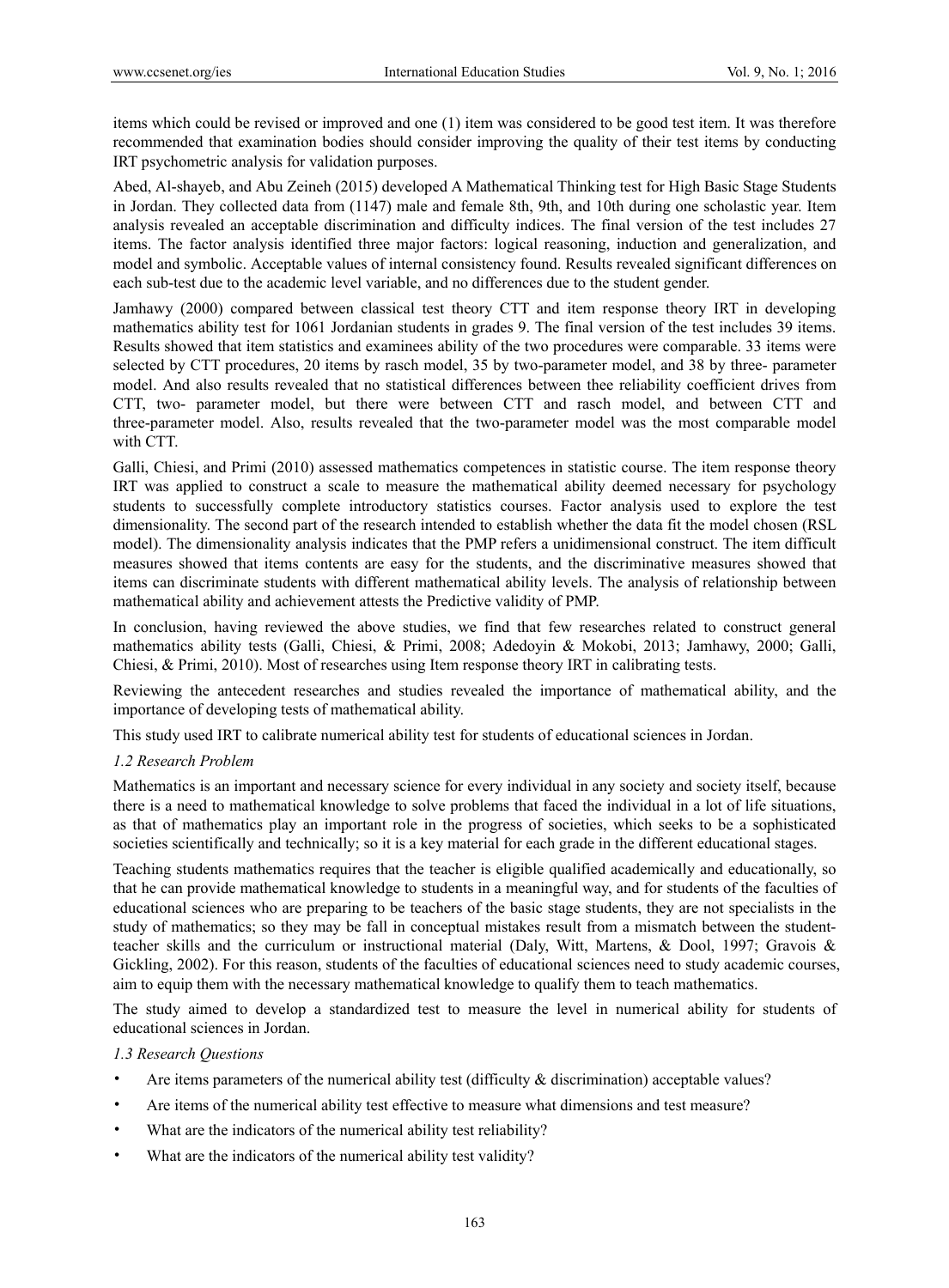# *1.4 Limitations of the Study*

- The interpretation and dissemination of the results of this study is limited by a sample chosen from students of the faculties of educational sciences in Jordanian universities for the first semester of academic year 2014/2015.
- The results generalizations depend on psychometric properties of the numerical ability test.

# *1.5 Significance of the Study*

From the importance of mathematics, this study provide directly a practical guide that detect the level of numerical ability, which in turn helps to understand in-depth math, as the teachers are responsible for the quality of mathematical tasks that involved with the students, and they play an essential role in the mathematical understanding of students. In addition to this, it introduces a test to determine the level in mathematics among students in the faculties of educational sciences includes a number of numerical aspects in detail, components and dimensions. This leads to more effective programs in the process of teacher preparation, plan training, directing and in teacher training standards and building models of promote thinking. The results of this study may indirectly benefit in the development of curricula and textbooks of mathematics, and include the teachers' guides with appropriate activities for different levels of numerical ability. This study has opened up new avenues in the research for strategies that teachers should focus on teaching in the classroom for the development of numerical sense among students.

# *1.6 Procedural Definitions*

**Numerical ability**: is the ability to deal with numbers, and do solving simple problems (Othman, 2006, p. 87); it is intended to make a major speed accuracy of numerical operations  $(+, -, \times, \div)$ . Numerical ability in this research includes: numerical justification, numerical logic, numerical computation, numerical estimation, and data representation.

**Rationing test**: is a preparation of the items that requires psychometric properties of: discrimination include in the interval [0.0, 0.2], and difficulty parameters include in the interval [-2.0, 2.0] in order to acquire the connotations of test validity and reliability to an acceptable degree.

**Students of Education**: students who are studying in multidisciplinary educational sciences in Jordanian universities.

# **2. Method**

#### *2.1 Participants*

The study sample included (504) students of educational sciences at Jordanian universities, they were selected randomly from 8 universities (Jordanian, Yarmouk, Hashemite, Al-albeit, Technical Tafileh, Islamic science, Zarqa, Educational Science and Arts/UNRWA).

#### *2.2 Pilot study*

Five domains for numerical ability were detected from literature review (Falaye, 2006; Wei, Yuan, Chen, & Zhou, 2012; Hyde et al., 2011; Sasanguie, Global, Moll, Smert, & Rognvoet, 2013): numerical reasoning (14), numerical logic (9), numerical arithmetic (34), numerical estimation (15), and data interpretation (8).

The first draft of test contains 80 items applied on 109 students (3classes) that were randomly selected (by cluster sample) from Educational Science and Art Collage/UNRWA.

Depending on classical test theory CTT, Parameters of the test items were estimated (difficulty & discrimination). The items with difficulty parameter less than 0.2 or greater than 0.8 and discrimination parameter less than 0.39 were deleted.

# *2.3 Research Instrument*

A test was prepared to examine the level of students in numerical ability, in the first phase of the development of the test; five appearances for the numerical ability were identified in the light of a review of studies on numerical ability and literature that dealt with its skills and manifestations.

It is consisted of (45) items, distributed into five domains: numerical reasoning (8) items, numerical logic (3) items, numerical arithmetic (21) items, numerical estimation (9) items, and data interpretation (4) items.

Assumptions of item response theory were evaluated: the dimensionality of the test was evaluated depend on residual analysis; NOHARM program estimated root mean square of residuals RMSR (closed to 0.0), and tanaka index (closed to 1.0), this results an indicators of appropriateness between the number of the test dimensions and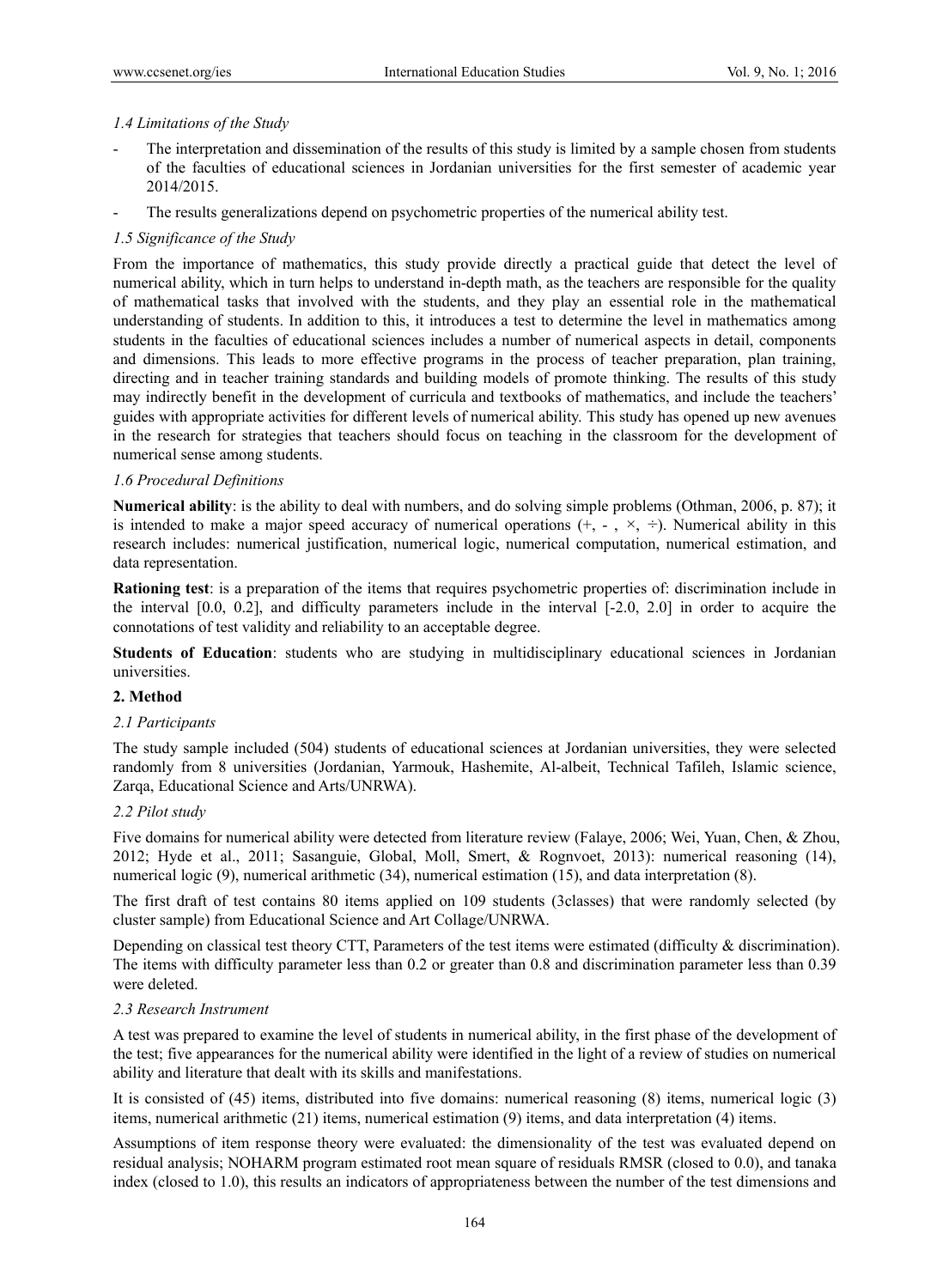### data

Furthermore, factor analysis for each dimension calculated; the ratio of variance greater than 20% (numerical reasoning (24.008%), numerical logic (50.524%), numerical arithmetic (20.268%), numerical estimation (22.690%), and data interpretation (34.082). this is an indicator of unidimensionality for each dimension.

Local independent for each dimension were estimated depending on index  $Q_3$ , the absolute value of  $Q_3$  between all pairs of items in the same dimension less than 0.05, this is an indicator of availability of local independent in data.

The regression of examinee item performance (probability of success) and the set of traits (abilities) assumed to be influencing item performance were represented by item characteristic function (Appendix A), ICC s illustrates the monotonically increasing function for all items.

# **3. Results**

To answer the first research question: "Are items parameters of the numerical ability test (difficulty & discrimination) acceptable values?" Test items parameters were estimated by NOHARM program, and Table 1 reveals these results.

| $#$ item       | difficulty | discrimination | # item | difficulty | Discrimination |
|----------------|------------|----------------|--------|------------|----------------|
| $\mathbf{1}$   | 0.65       | 0.63           | 24     | $-0.03$    | 0.71           |
| $\overline{2}$ | $-0.8$     | 0.77           | 25     | $-0.02$    | 0.63           |
| $\overline{3}$ | $-0.19$    | 0.49           | 26     | $-0.02$    | 0.86           |
| $\overline{4}$ | $-0.69$    | 0.65           | 27     | $-0.6$     | 1.10           |
| 5              | $-0.75$    | 0.40           | 28     | $-0.35$    | 0.42           |
| 6              | $-0.42$    | 0.47           | 29     | 0.11       | 0.65           |
| 7              | $-0.23$    | 0.73           | 30     | $-0.39$    | 0.71           |
| 8              | $-0.43$    | 0.98           | 31     | $-0.22$    | 0.61           |
| 9              | $-0.09$    | 0.83           | 32     | $-0.52$    | 0.26           |
| 10             | $-0.32$    | 1.33           | 33     | $-0.81$    | 0.70           |
| 11             | 0.03       | 0.71           | 34     | $-1.09$    | 0.34           |
| 12             | $-0.91$    | 0.33           | 35     | $-1.12$    | 0.51           |
| 13             | $-0.25$    | 0.66           | 36     | $-0.92$    | 0.65           |
| 14             | $-0.08$    | 0.59           | 37     | $-0.05$    | 0.66           |
| 15             | $-0.04$    | 0.96           | 38     | $-0.89$    | 0.82           |
| 16             | $-0.82$    | 0.60           | 39     | $-0.91$    | 1.50           |
| 17             | $-0.16$    | 0.70           | 40     | 0.03       | 0.50           |
| 18             | 0.26       | 1.06           | 41     | $-0.14$    | 0.99           |
| 19             | 0.54       | 1.43           | 42     | $-0.16$    | 0.40           |
| 20             | 0.25       | 0.78           | 43     | 0.03       | 0.56           |
| 21             | $-0.3$     | 0.56           | 44     | $-0.79$    | 0.56           |
| 22             | 0.65       | 0.58           | 45     | $-0.16$    | 0.35           |
| 23             | $-0.8$     | 0.83           |        |            |                |

|  |  |  |  | Table 1. Items parameters: difficulty, and discrimination |
|--|--|--|--|-----------------------------------------------------------|
|--|--|--|--|-----------------------------------------------------------|

Hambleton, Swaminathan & Rogers (1991) mentioned that the value of difficulty parameter vary (typically) from about -2.0 to +2.0. Values near -2.0 correspond to items that are very easy, and values near +2.0 correspond to items that are very difficult. So the results in table 1 revealed acceptable values for the difficulty parameter [-1.12, 0.65].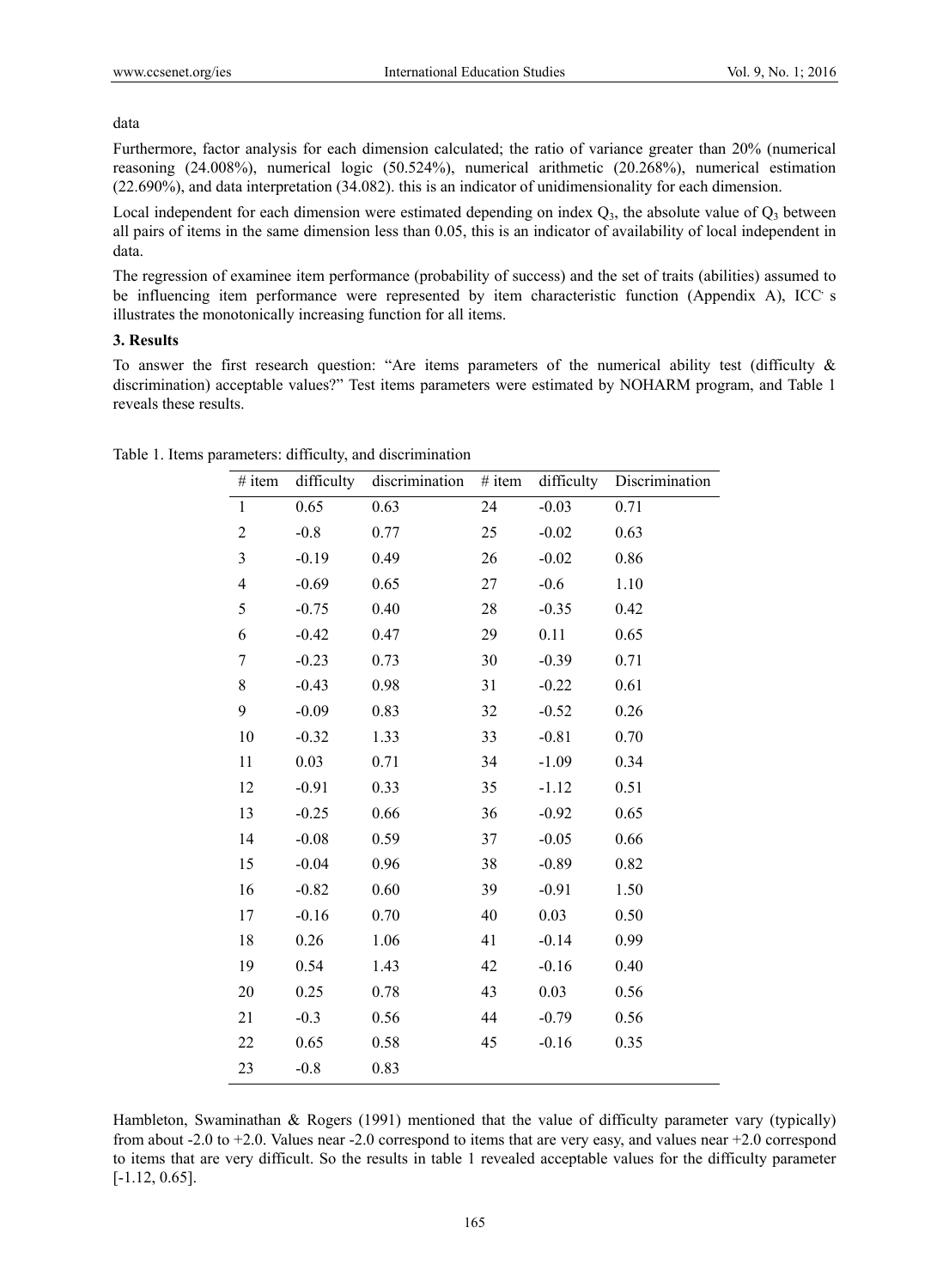Regard to discrimination parameter (Hambleton, Swaminathan, & Rogers, 1991) defined the usual rang is [0, 2], High value results in item characteristic curve that is very steep. So the results in table 2 revealed acceptable values for the discrimination parameter [0.26, 1.50].

To answer the second research question: "Are items of the numerical ability test effective to measure what dimensions and test measure?". The correlation coefficient between item marks and dimension marks and between items marks and total marks on test were estimated, and Cronbach's Alpha if item deleted were estimated. Table 2 reveals these results.

| Table 2. Item-dimension, Total correlation and Cronbach's Alpha were item deleted |  |  |  |
|-----------------------------------------------------------------------------------|--|--|--|
|-----------------------------------------------------------------------------------|--|--|--|

|                |                      |                    | Cronbach's         |    |      | Cronbach's           |                                     |                |
|----------------|----------------------|--------------------|--------------------|----|------|----------------------|-------------------------------------|----------------|
| $\#$           | Item-dimension       | Item-Total         | Alpha              | if | $\#$ | Item-dimension       | Item-Total                          | Alpha if Item  |
| item           | Correlation          | correlation        | Item               |    | item | correlation          | Correlation                         | Was            |
|                |                      |                    | <b>Was Deleted</b> |    |      |                      |                                     | <b>Deleted</b> |
| $\mathbf{1}$   | $0.396^{**}$         | .290 <sup>**</sup> | 0.815              |    | 24   | $0.466^{**}$         | .422                                | 0.808          |
| $\sqrt{2}$     | $0.496**$            | $.373***$          | 0.812              |    | 25   | $0.422***$           | $.398***$                           | 0.809          |
| $\mathfrak{Z}$ | $0.500**$            | $.352**$           | 0.810              |    | 26   | $0.422***$           | $.379^{**}$                         | 0.809          |
| $\overline{4}$ | $0.466$ **           | $.320***$          | 0.810              |    | 27   | $0.525***$           | $.491***$                           | 0.805          |
| $\sqrt{5}$     | $0.051***$           | $.109*$            | 0.822              |    | 28   | $0.270***$           | $.268***$                           | 0.813          |
| 6              | $0.457***$           | .241**             | 0.813              |    | 29   | $0.368***$           | $.348***$                           | 0.810          |
| 7              | $0.471***$           | $.333***$          | 0.810              |    | 30   | $0.434***$           | $.403***$                           | 0.809          |
| $8\,$          | $0.576***$           | $.514***$          | 0.805              |    | 31   | $0.326***$           | .315**                              | 0.811          |
| 9              | $.136***$            | $.370***$          | 0.809              |    | 32   | $0.156$ **           | $.117^{*}$                          | 0.816          |
| 10             | $.091*$              | $.355***$          | 0.810              |    | 33   | $.299***$            | .261**                              | 0.812          |
| 11             | $.167**$             | $.388***$          | 0.809              |    | 34   | $.128***$            | $.034*$                             | 0.819          |
| 12             | $0.051$ <sup>*</sup> | $.026^{*}$         | 0.819              |    | 35   | $.434***$            | $.229$ **                           | 0.814          |
| 13             | $0.443***$           | $.425***$          | 0.808              |    | 36   | $.176^{**}$          | $.058***$                           | 0.817          |
| 14             | $0.415^{\ast\ast}$   | .391**             | 0.809              |    | 37   | $.337***$            | $.189$ $\hspace{-1.5mm}^{\ast\ast}$ | 0.814          |
| 15             | $0.561$ **           | .519**             | 0.805              |    | 38   | .531**               | $.355***$                           | 0.810          |
| 16             | $0.148***$           | $.180\sp{*}^*$     | 0.823              |    | 39   | $.603**$             | $.444$ **                           | 0.807          |
| 17             | $0.401\sp{**}$       | $.348***$          | 0.810              |    | 40   | $.462***$            | $.332***$                           | 0.811          |
| 18             | $0.488^{**}$         | $.428***$          | 0.808              |    | 41   | $.578***$            | $.432***$                           | 0.808          |
| 19             | $0.512\sp{**}$       | $.469***$          | 0.806              |    | 42   | $.472***$            | .137**                              | 0.816          |
| $20\,$         | $0.448***$           | $.417\sp{*}$       | 0.808              |    | 43   | $.608^{**}$          | $.325***$                           | 0.811          |
| 21             | $0.411***$           | $.351***$          | 0.810              |    | 44   | $.666$ <sup>**</sup> | $.383***$                           | 0.809          |
| 22             | $0.445***$           | $.405***$          | 0.809              |    | 45   | $.548***$            | .196**                              | 0.813          |
| 23             | $0.524***$           | $.475***$          | 0.807              |    |      |                      |                                     |                |

\* Correlation is significant at the 0.05. \*\*Correlation is significant at the 0.01.

Table 2 revealed that Item-dimension correlation is significant at the 0.01 level for all test items excepting items: 5, 12 a significant at the 0.05 level. This shows the effectiveness of the test items to measure what dimension measured.

Item-Total correlation is significant at the 0.01 level for all test items excepting items: 10, 12, 32, 34 a significant at the 0.05 level. This shows the effectiveness of the test items to measure what test measured.

Also Table 2 revealed the values of Cronbach's Alpha if item was deleted (0.805, 0.822), this convergent values provide more evidence for items effectiveness.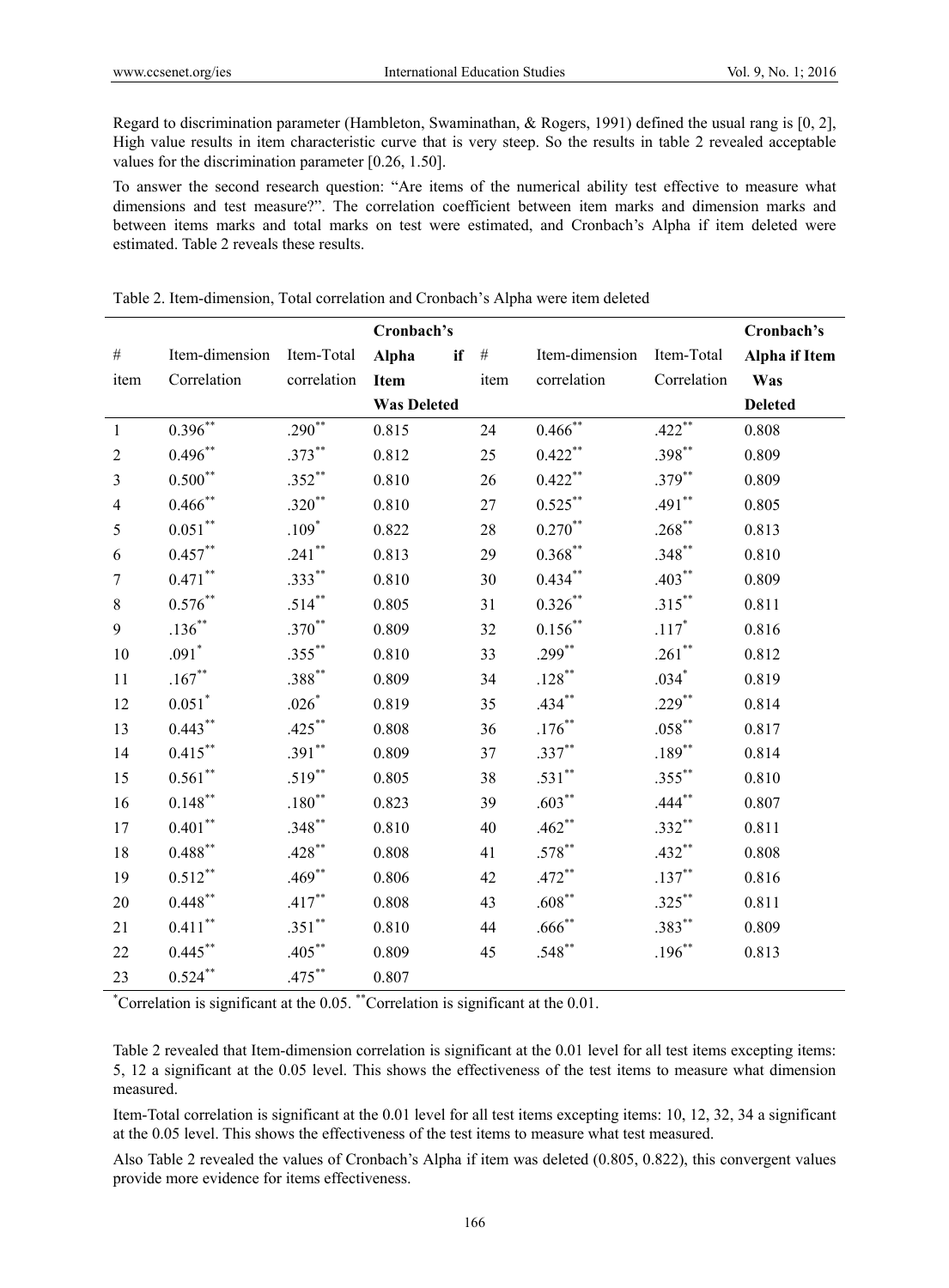To answer the third research question: "What are the indicators of the numerical ability test reliability?"

The coefficient of internal consistency for the study instrument was calculated by using Cronbach Alpha formula for the test, and found to be equal to (0.828) which is accepted as a consistency value, with no difference between male (alpha =  $0.88$ ) and female (alpha =  $0.86$ ).

The average of inter-item correlation r equals 0.084, and this analysis offers an index of internal consistency reliability and investigates the existence of possible gender differences in the Manifestation of Numerical ability.

In item response theory, the concept of reliability is related to Item Information function  $\text{Li}(\theta)$  and test Information function IT( $\Theta$ ), and standard error of the estimate subjects abilities SEE, as explained by (Thissen, 2000). This is the best way to assess the reliability coefficient depending on the test information function. The relationship between reliability test information by the following equation:

$$
R_{xx} = 1 - \frac{1}{\sum_{i=1}^{n} I(\theta)}
$$
 (1)

Where  $R_{xx}$ : Test reliability, I( $\Theta$ ): Item Information function.

The estimated value of test reliability (by equation (1)) was 0.91(greater than Cronbach alpha). This establishes that the internal consistency of the test is good.

To answer the fourth research question: "What are the indicators of the numerical ability test validity?"

Content Test validity was verified by (8) arbitrators from supervisors and faculty members. They provide some comments and suggestions related to language expressions, and then the test was modified to fit these comments.

A factor analysis (analyzed by SPSS), using principal components and varimax rotation, was used to explore whether the test measures more than one construct. Results revealed five factors that accounted for 30.2% of the variance. (see Table 3).

| Component      | % of Variance | Cumulative % |  |
|----------------|---------------|--------------|--|
|                | 8.245         | 8.245        |  |
| 2              | 6.685         | 14.930       |  |
|                | 6.507         | 21.437       |  |
| $\overline{4}$ | 5.185         | 26.622       |  |
|                | 3.623         | 30.245       |  |

Table 3. Total variance explained by the result of factor analysis

Hattie (1984) Confirmed that when the model corresponds to the data, the indicators through item response theory (IRT) models look more logical indicators in determining the dimensional data, these indicators are tested by the analysis of the residuals that it's estimated by NOHARM program. The software estimates: the Residuals matrix, Sum of Squares of Residuals (SSR), Root Mean Squares of Residuals (RMSR), and Tanaka Index.

In this study RMSR =  $0.007$  (closed to 0.0), and Tanaka Index = 0.97 (closed to 1.0), this is confirmation that the data dimensional is appropriate.

# **4. Discussion and Conclusion**

A test to measure numerical ability for educational college students in Jordan was developed using Item Response Theory (IRT). A pool of 45 items has been developed. The dimensionality analysis indicates that the numerical ability test refers five domains (numerical reasoning (8) items, numerical logic (3) items, numerical arithmetic (21) items, numerical estimation (9) items, and data interpretation (4) items).

Items parameters (difficulty, discrimination) for 45 items remained (final draft of test) acceptable values. And the effectiveness of items to measure what test and dimensions measures quizzed by: Item-dimension correlation, Item-Total correlation, and Cronbach Alpha was item deleted.

The study investigating Psychometric properties of numerical ability test; test reliability was check out by Cronbach Alpha, average of inter-item correlation, and test information function (IRT). And test validity check out by: arbitrator's views, and factor analysis. Also test validity estimated by: RMSR, and Tanaka Index, this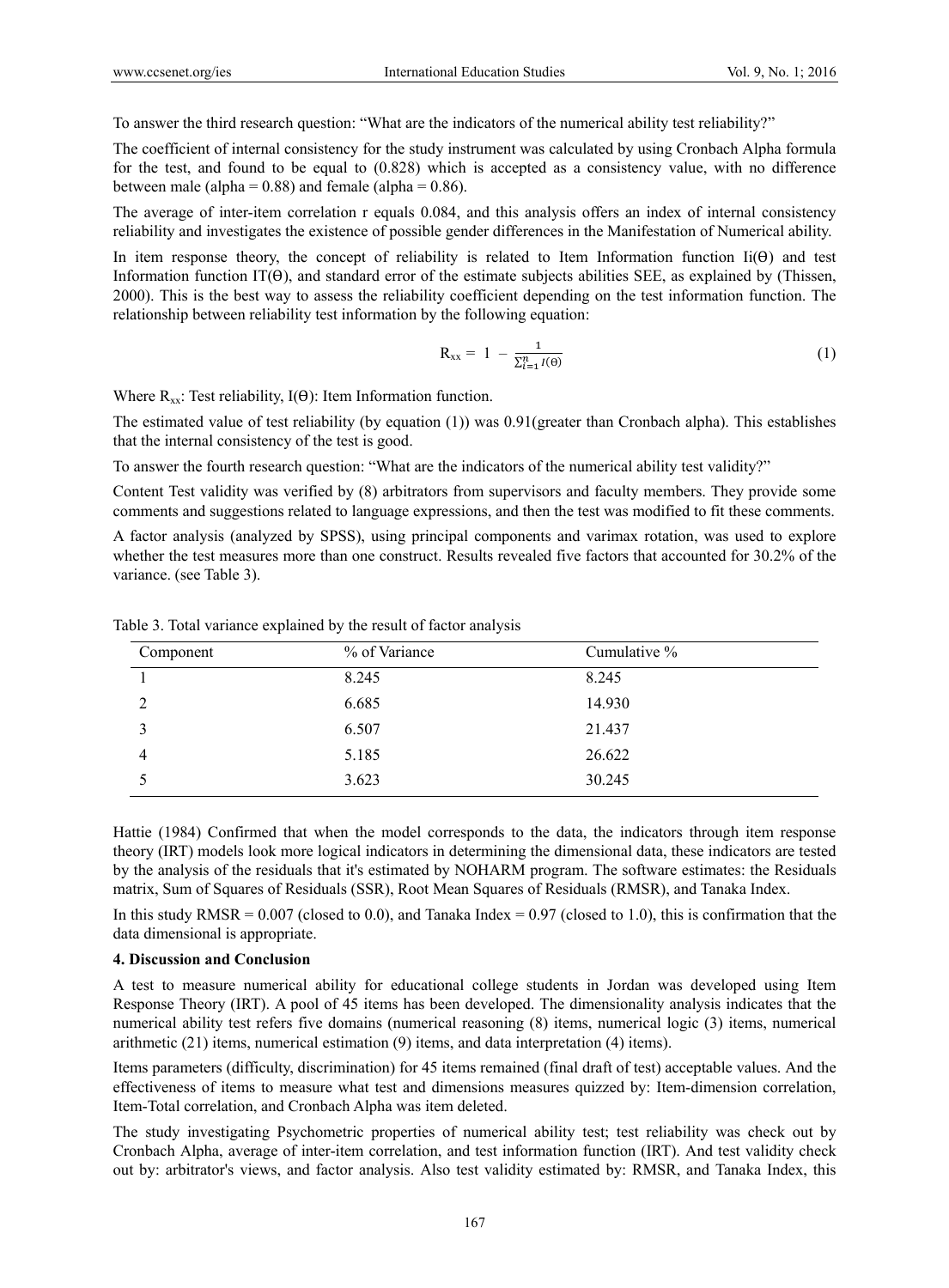result indicates that to the factor construct of the numerical ability test concert with numerical ability concept.

From reliability indicators, results revealed acceptable values for internal consistency of test, and for each dimension, this results establish the test confidence and used it as indicator of numerical ability level for educational faculty students.

In general, a test of numerical ability for students of educational sciences was developed with acceptable psychometric properties. This test can be used as exploring measure for strength and weaknesses in numerical ability to support the strength and evaluate the weaknesses by using appropriate strategies and activities for teaching numerical ability.

Numerical ability test for students of education can be used to categorize students depending on test dimensions.

Future research on the test reliability and validity is recommended, and relationship between the test and other measures (intelligence and achievement) can be quizzed.

#### **Acknowledgments**

At the end of this research, we appreciate the Faculty of Educational Sciences & Arts (FESA)/UNRWA for funded and unlimited support. We give thanks also any personal assistance given, such as in manuscript preparation.

# **References**

- Abed, E., Al-shayeb, A., & Abu Zeineh, F. (2015). Developing a mathematical thinking test for high basic stage students in Jordan. *Journal of Psychological Sciences*, *16*(3), 25-41.
- Adedoyin, O., & Mokobi, T. (2013). Using IRT psychometric analysis in examining the quality certificate mathematics multiple choice examination test items. *International Journal of Asian Social Science*, *3*(4), 992-1011.
- American Educational Research Association (AERA), American Psychological Association (APA) and National Council on Measurement in Education (NCME). (1999). *Standards for Educational and Psychological Testing*. Washington DC: American Educational Research Association
- Betz, K., Eickhoff, R., & Sullivan, F. (2013). Factors influencing the selection of standardized tests for the diagnosis of specific language impairment. *Language, Speech, and Hearing Services in Schools*, *44*(2), 133-146. http://dx.doi.org/10.1044/0161-1461(2012/12-0093)
- Costas, H. (2014). Commercial versus internally developed standardized tests: Lessons from a small regional school. *Journal of Education for Business*, *89*(1), 42-48. http://dx.doi.org/10.1080/08832323.2012.740519
- Cueto, S., Leon, J., Guerrero, G., & Munoz, I. (2009). *Psychometric characteristics of cognitive development and achievement instruments in Round 2 of Young Lives*. Young Lives Technical Note, No. 15.
- Daly, E., Witt, J., Martens, B., & Dool, E. (1997). A model for conducting a functional analysis of academic performance problems*. School Psychology Review*, *26*, 554-574.
- Evans, J. (2013). *Problems with standardized testing*. Retrieved October 25, 2014, from http://www.education.com/reference/article/Ref\_Test\_Problems\_Seven/
- Falaye, F. V. (2006). Numerical ability course of study and gender differences in students' achievement in Practical Geography. *Research in Education*, *76*, 33-42. http://dx.doi.org/10.7227/RIE.76.3
- Fraser, C., & McDonald, C. K. (1988). *NOHARM: A Computer Program for fitting both unidimensional and multidimensional normal Ogive models of latent trait theory*. New South Wales, Australia: Center for Behavioral Studies, The University of New England
- Galli, S., Chiesi, F., & Primi, C. (2008). The construction of a scale to measure mathematical ability in psychology students: An application of the Rasch model. *Testing Psychometrics Methodology in Applied Psychology*, *15*(1), 3-18.
- Galli, S., Chiesi, F., & Primi, C. (2010). Assessing mathematics competence in introductory statistic courses: An application of the Item Response Theory. *Proceedings of the Eighth International Conference on Teaching Statistics (ICOTS8, July, 2010), Ljubljana, Slovenia*. Voorburg, The Netherlands: International Statistical Institute. Retrieved from www.stat.auckland.ac.nz/~iase/publications.php
- Gravois, T., & Gickling, E. (2002). *Best practices in curriculum-based assessment*. In A. Thomas, & J. Grimes (Eds.), *Best practices in school psychology IV* (Vol. 2, pp. 885-898). Bethesda, MD: National Association of School Psychologists.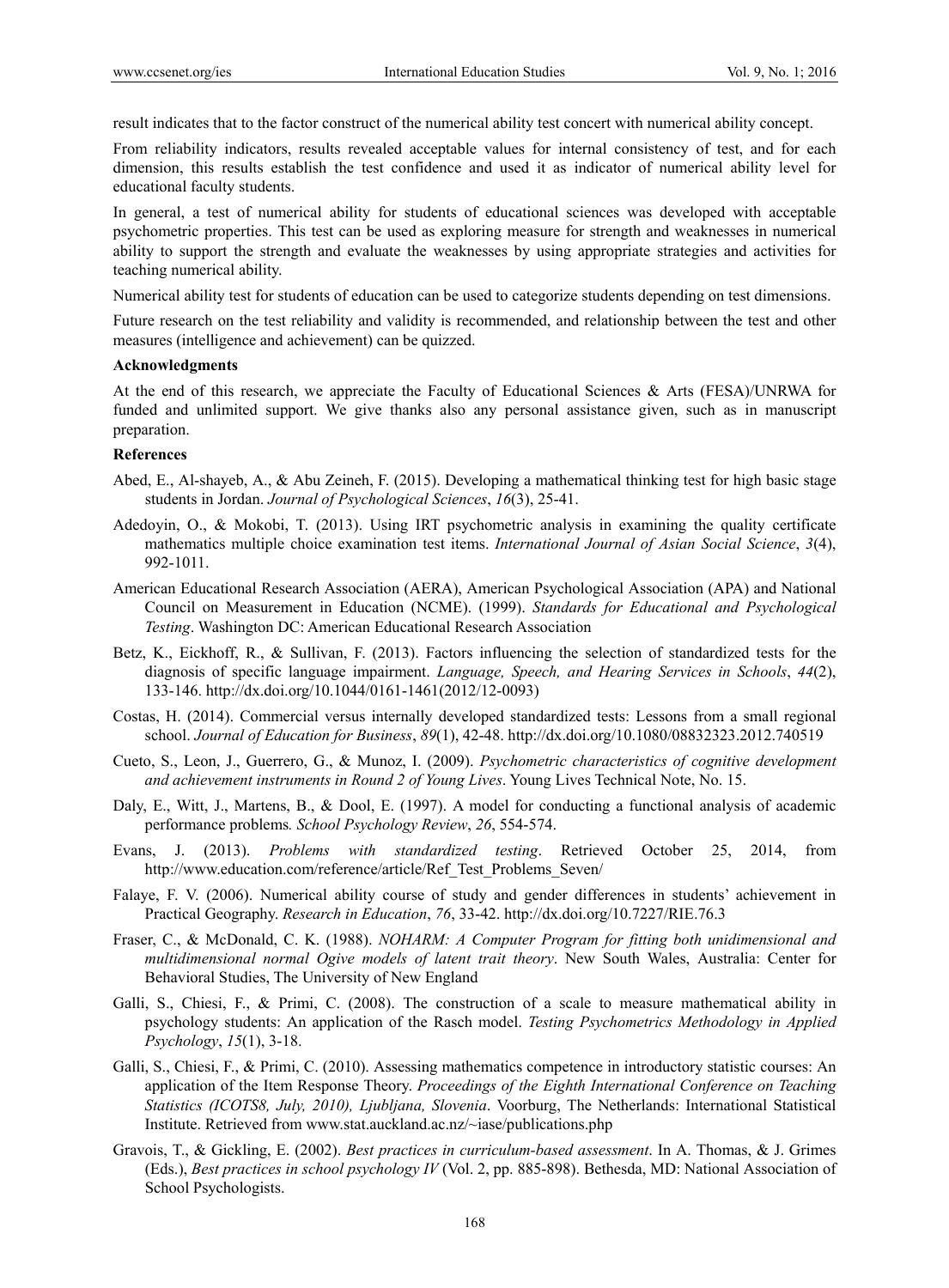- Hambleton, R. K., Swaminathan, H., & Rogers, H. (1985). *Fundamentals of Item Response Theor*y. SAGE publication: Newbury Park, California. http://dx.doi.org/10.1207/s15327906mbr1901\_3
- Hattie, J. (1984). An empirical study of various indices for determining unidimensionality. *Multivariate Behavioral Research*, *19*, 49-78. http://dx.doi.org/10.1207/s15327906mbr1901\_3
- Higginson, I. (1992). *The development, validity, reliability and practicality of a new measure of palliative care: the Support Team Assessment Schedule* (Doctoral thesis, University of London).
- Hyde, D. C., Winkler-Rhoades, N., Lee, S., Izard, V., Shapiro, K., & Spelke, E. (2011). Spatial and numerical abilities without a complete natural language. *Neuro Psychology*, *49*(5), 924-936. http://dx.doi.org/10.1016/j.neuropsychologia.2010.12.017
- Jamhawy, E. (2000). *Comparing Items characteristic between CTT and IRT in mathematical ability test* (Unpublished master dissertation). Al-Yarmouk University.
- Jaschik, S. (2011). *Can you trust automated grading?* (Inside Higher Ed.) Retrieved October 25, 2014, from https://www.insidehighered.com
- Mitchell, R. (2006). *A Guide to standardized testing: The nature of assessment*. Center for Public Education. Retrieved October 25, 2014, from http://www.centerforpubliceducation.org/Main-Menu/Evaluating-performance.
- Morin, A. (2011). *What is high stakes testing?* Retrieved October 25, 2014, from http://www.http://childparenting.about.com/
- NCTM. (1989). *Curriculum and evaluation standards for school mathematics*. The National Council of Teachers of Mathematics, Inc.
- NCTM. (1995). *Assessment standards for school mathematics*. The National Council of Teachers of Mathematics, Inc.
- NCTM. (2000). *Principles and standards of school mathematics*. The National Council of Teachers of Mathematics, Inc.
- Othman, F. (2006). *The psychology of individual differences, and mental ability*. Al-Ameen press, Egypt, Cairo.
- Popham, W. (2005). *Standardized testing fails the exam*. Retrieved October 25, 2014, from http://www.edutopia.org/f-for-assessment
- Psychometric Success. (2013). *Numerical ability tests*. Retrieved October 25, 2014, from http://www.psychometric-success.com/aptitude-tests/numerical-aptitude-tests.htm
- Sasanguie, D., Gobel, S., Moll, K., Smert, K., & Regnvoet, B. (2013). Approximate number sense, symbolic number processing or number-space mapping: what underlies mathematics achievement? *Journal of Experimental Child Psychology*, *14*(3), 418-431. http://dx.doi.org/10.1016/j.jecp.2012.10.012
- Schuwirth, L. (2010). From assessment of learning to assessment for learning. *JIAMSE*, *20*(2), 170-172.
- Smith, S. (2013). *Early childhood mathematics* (5th ed.). Pearson Education, Inc.
- Thissen, D. (2000). *Reliability and measurement precision*. In H. Wainer (Ed.), *Computerized adaptive testing: A primer* (2nd ed., pp. 159-183). Mahwah, NJ: Lawrence Erlbaum Associates.
- Wei, W., Yuan, H., Chen, C., & Zhou, X. (2012). Cognitive correlate of performance in educated mathematics. *British Journal of Education Psychology*, *82*(1), 157-181. http://dx.doi.org/10.1111/j.2044-8279.2011.02049.x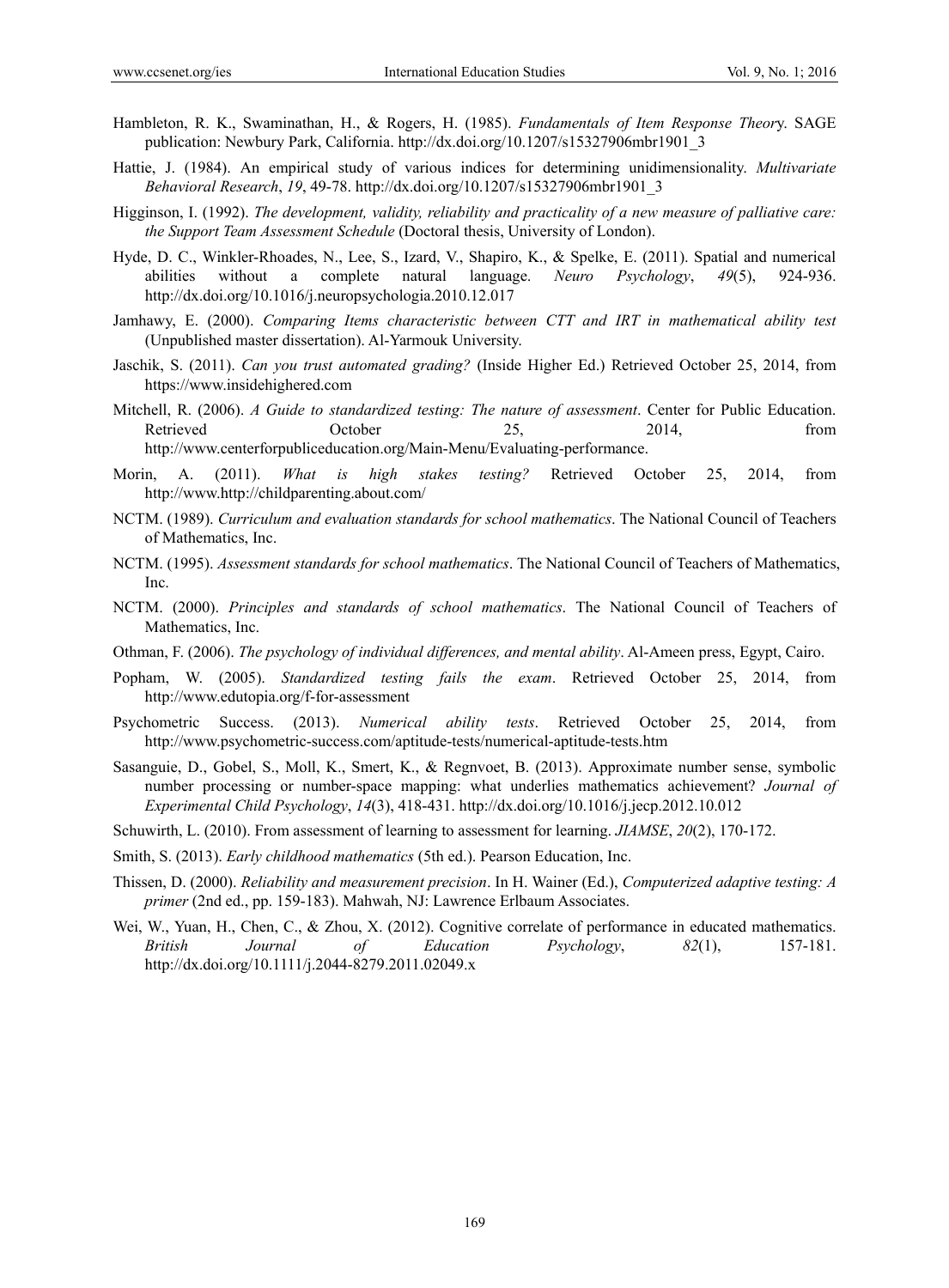



170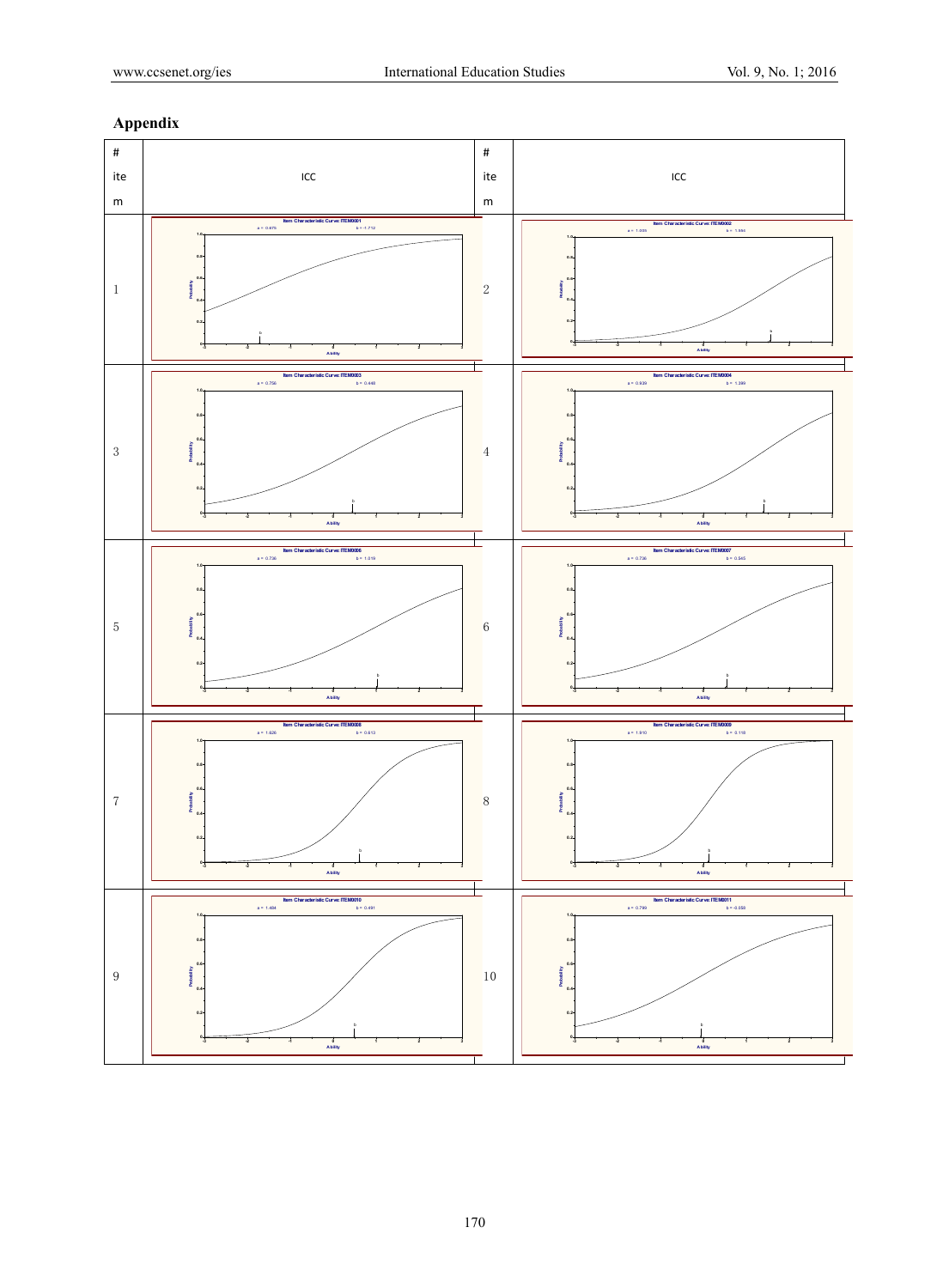![](_page_10_Figure_3.jpeg)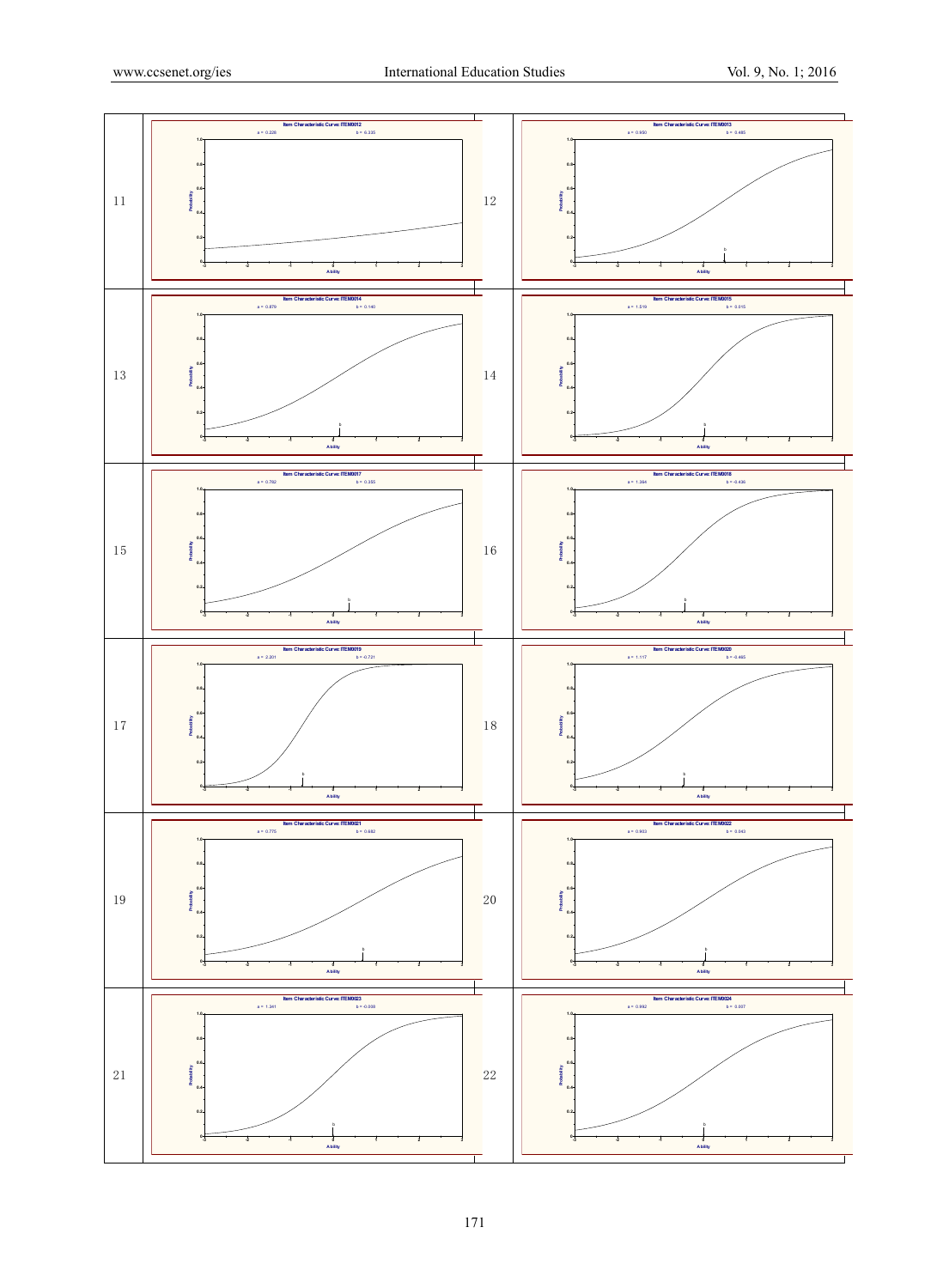![](_page_11_Figure_3.jpeg)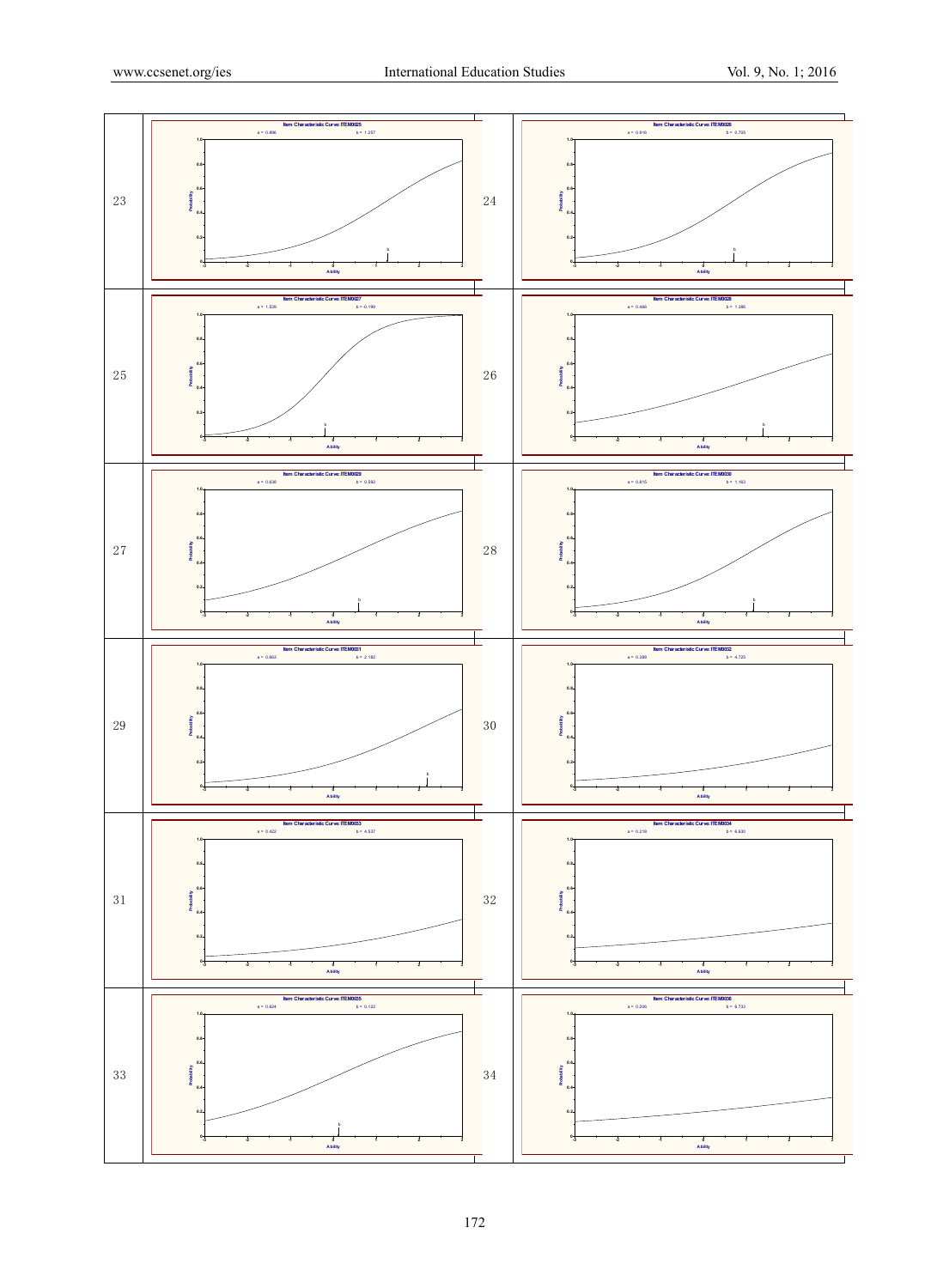![](_page_12_Figure_3.jpeg)